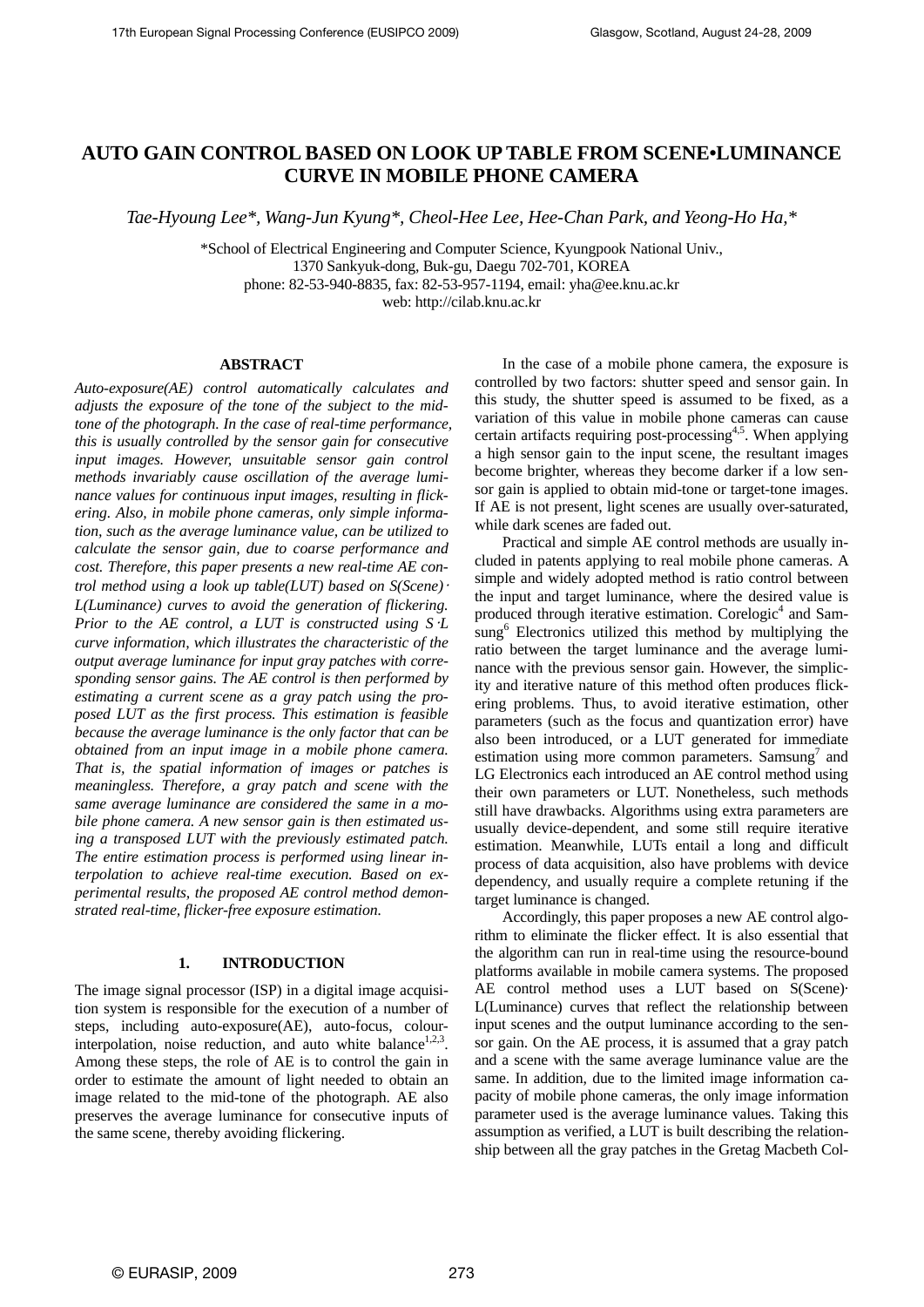our Chart and the corresponding average luminance with a set of sensor gains. This data was acquired by capturing the gray patches using a mobile phone camera. As regards the performance of the AE control, the gray patch corresponding to the current input image is first estimated, given the current average input luminance, sensor gain, and the LUT. A transposed version of the LUT is then computed for a better estimate of the future value. Finally, the new sensor gain is computed by linear interpolation of the transposed LUT values using the estimated patch and the desired target luminance. As it is LUT-based, the proposed work directly estimates the new sensor gain (without need of iteration), yet differs from other LUT approaches, as the table is easier to compute and device independent, plus the target luminance can be changed without any need to re-compute the LUT itself.

## **2. PROPOSED AE CONTROL METHOD**

## **2.1 Prior assumption**

The LUT used in this paper reflects the relationship between input images and the output luminance according to a set of sensor gains. However, since there are an infinite number of input images for a real scene, the LUT can not contain all of the input images information. Therefore, the proposed method assumes that a gray patch and a scene with the same average luminance are the same, which is made possible by using just the average luminance throughout the AE process. In this paper, the AE algorithm is performed using the average luminance of a Bayer image. When the sensor gain is applied to every pixel of a CMOS sensor, this is proven by Eqs. (1) and (2), representing a simplified form of the pixel value for a Bayer image and the calculation of the average luminance for an input scene, respectively.

$$
Bayer(x, y) = SG \times q \left( \sum_{\lambda} R(\lambda) \times I(\lambda) \times F_{R, G, or B}(\lambda) \right) \tag{1}
$$

$$
Y_{ave} = \frac{1}{N \times M} \sum_{x=1}^{N} \sum_{y=1}^{M} Bayer(x, y)
$$
 (2)

where  $R$  is the reflectance,  $I$  is the illuminant,  $F$  is the camera sensitivity, *q* is the function acquiring digital RGB value, and *SG* is the sensor gain. Plus, the Bayer image is the input scene with a *N*х*M* size, and *Yave* is the average luminance which is the only information from the input image. In this case, *Yave* should be calculated using all the pixel values for the Bayer image, meaning that individual pixel values are useless to recognize the input scene. Also, the influence of the sensor gain on the input gray patch is equal to the case of the real scene if the gray patch and real scene have the same average luminance, as the same sensor gain (*SG*) is applied to every pixel linearly. An example of this is shown in figure 1, which demonstrates that when a gray patch and scene have the same average luminance, the increase in the average luminance is the same as the increase in the sensor gain for both images, as the sensor gain is applied to the Bayer image linearly for each pixel. Thus, for any input image, if the average is the same, the input images are treated as gray patches in the AE process.



## **2.2 Construction of LUT**

The proposed LUT represents the relationship between the input gray patches and the output average luminance for a set of sensor gains. This is constructed based on measuring gray patches using a mobile phone camera. The experimental environment is described in figure 2 and includes Macbeth chart gray patches, a Gretag Macbeth Judge IIs viewing booth, and mobile camera module. In this case, the type of illuminant does not have any influence on the LUT construction, as the calculation of the average luminance is not influenced by the type of illuminant. D65 was selected for this experiment.

 6 Macbeth chart gray patches should be numbered. As mentioned above, an input scene is represented by scalar values as the average luminance. Therefore, the gray patches were numbered on 6 levels according to the luminance ordering. In this paper, the black patch was defined as 0, while the white patch was defined as 255, and the other gray patches were then numbered based on equal intervals of 51. Also, the D65 used was 306 which was the highest value, as this represents the brightest objects in an input scene that the mobile phone camera can recognize.

Next, the set of sensor gains was decided. In this case, since the output luminance values for the Macbeth chart gray patches with a specific sensor gain were not linear, sensor values with an almost uniform output were selected due to the linear interpolation in the next AE process. Thus, 11 sensor gain levels were defined and used as the column index for the LUT in this study. The number of gray patches and sensor gains can be changed depending on the user's purpose. With a higher number of patches and sensor gains, the memory consumption is higher and the performance time longer, however, the results are more accurate.

In the experiments, the mobile phone camera took pictures of each gray patches and the D65 illuminant, respectively, as Bayer images with the set of sensor gains. Using G



Figure 2. Experimental environment.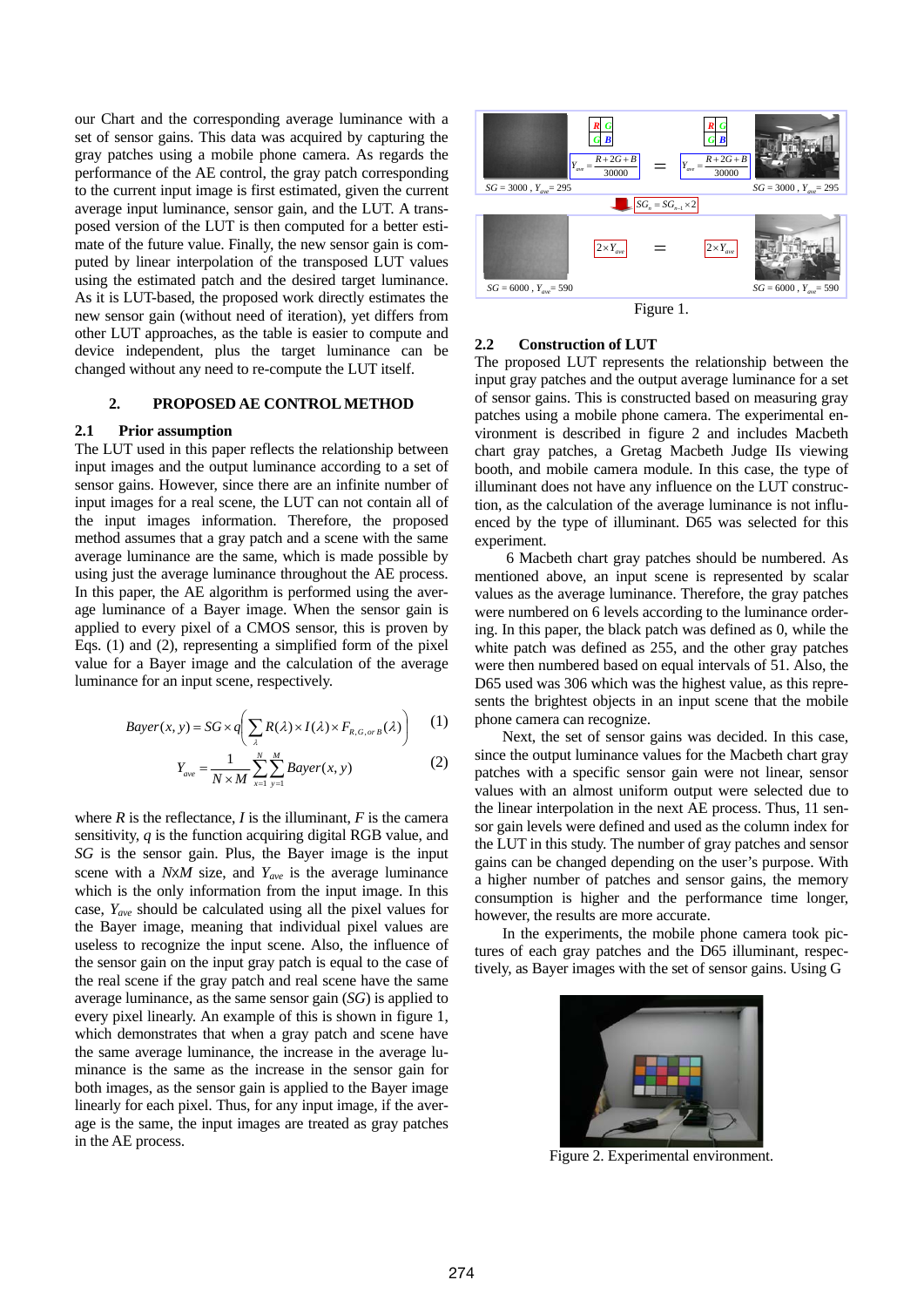pixel values from the Bayer images, the output average luminance values were then calculated using Eq. (2), as the G values of an image represent the luminance of a pixel. The method of calculating the average luminance can be changed depending on the purpose. The final results are shown in figure 3 as a graph, while the measurement results, i.e. the LUT, are presented in figure 3 as (+) symbols, where the lines show the variation of the output average luminance for the input with the same sensor gain by just connecting the  $(+)$ symbols.

At a result, the LUT represents the relationship between the input gray patches (scenes) and the output average luminance values for each corresponding sensor gain. In addition, a transposed form of the LUT represents the relationship between all the sensor gains and the output average luminance for each corresponding patch. The following equations applied to the AE process are the proposed LUT(*LUT*), transposed  $LUT(LUT^T)$ , gray patches(*P*), and sensor gains(*SG*), respectively.

#### **2.3 AE control using LUT**

The proposed method is performed using only the constructed LUT information, average luminance, and target luminance with sensor gain. The whole procedure is illustrated figure 8 with the proposed LUT graph. First, the average luminance of the input scene is obtained using the current sensor gain. This average luminance is then compared with the target luminance, which is the optimal luminance for consecutive input images. If the difference is lower than a certain threshold, the previous sensor gain is used $(1)$ , otherwise, the proposed method is performed(②). The proposed method involves two steps: estimation of the gray patch corresponding to the current input scene using the proposed LUT with the current sensor gain and average luminance( $\circ$ ), followed by estimation of a new sensor gain using the transposed LUT with the prior estimated patch and target luminance( $(4, 5)$ ). These two steps are explained in detail in the next sections.

#### *2.3.1 Estimation of gray patch as input scene*

The difference between the average and target luminance is first checked before executing the AE process. If  $Y_{tar}$  is the target luminance and *Ythreshold* is the difference threshold, |*Ytar -*  $|Y_{\text{ave}}| > Y_{\text{threshold}}$  is the necessary condition for execution. Therefore, if the change in the luminance of the input scene is larger than the threshold, the proposed method is performed.

A gray patch corresponding to the input scene is then estimated using the LUT providing information on the relationship between the gray patches and the output luminance, the current sensor gain, and current average luminance. The result (scalar value of gray patch) is calculated using a linear function between the input and output luminance for the current sensor gain. That is, if the current sensor gain and average luminance are known, a gray patch with the same luminance as the input scene can be estimated. Figure 4 shows an example of the gray patch estimation. In this figure, if the current sensor gain is  $SG_9$  and the input average luminance



Figure 4. Estimation of the patch for current input image.

is  $Y_{\text{ave}}$ , the *Y-P<sub>SGin</sub>* curve corresponding to the current sensor gain  $(SG<sub>in</sub>)$  can be driven using the LUT. Thereafter, the gray patch  $P_2$  can be estimated as the corresponding current input. In the case the current sensor gain exists in  $SG$ ,  $Y-P_{SGin}$  can be found as shown in figure 4. However, if the current sensor gain exists between  $SG_i$  and  $SG_{i+1}$ , the  $YP_{SGin}$  curve can still be driven using a linear interpolation between the two nearest sensor gains as follows:

$$
Y - P_{SGin} = \frac{SG_{in} - SG_i}{SG_{i+1} - SG_i} \times (LUT(i+1, j) - LUT(i, j)) + LUT(i, j)
$$
(3)

where *LUT* is an *N*х*M* matrix of the average luminance for all patches *P* and all sensor gains *SG, N* is the index of the patches, *M* is the index of the sensor gains used in the measurement, *i* and *i+*1 represent the order of the two nearest sensor gains for the current gain, and *j* is the order for the luminance of the *i* index. The gray patch  $(P_{es})$  corresponding to the input scene is then estimated using  $Y-P_{SGin}$  from Eq. (4) with the input average luminance as follows:

$$
P_{es} = \frac{Y_{ave} - (Y - P_{SG}(j)))}{(Y - P_{SG}(j+1)) - (Y - P_{SG}(j)))} \times (P(j+1) - P(j)) + P(j)
$$
(4)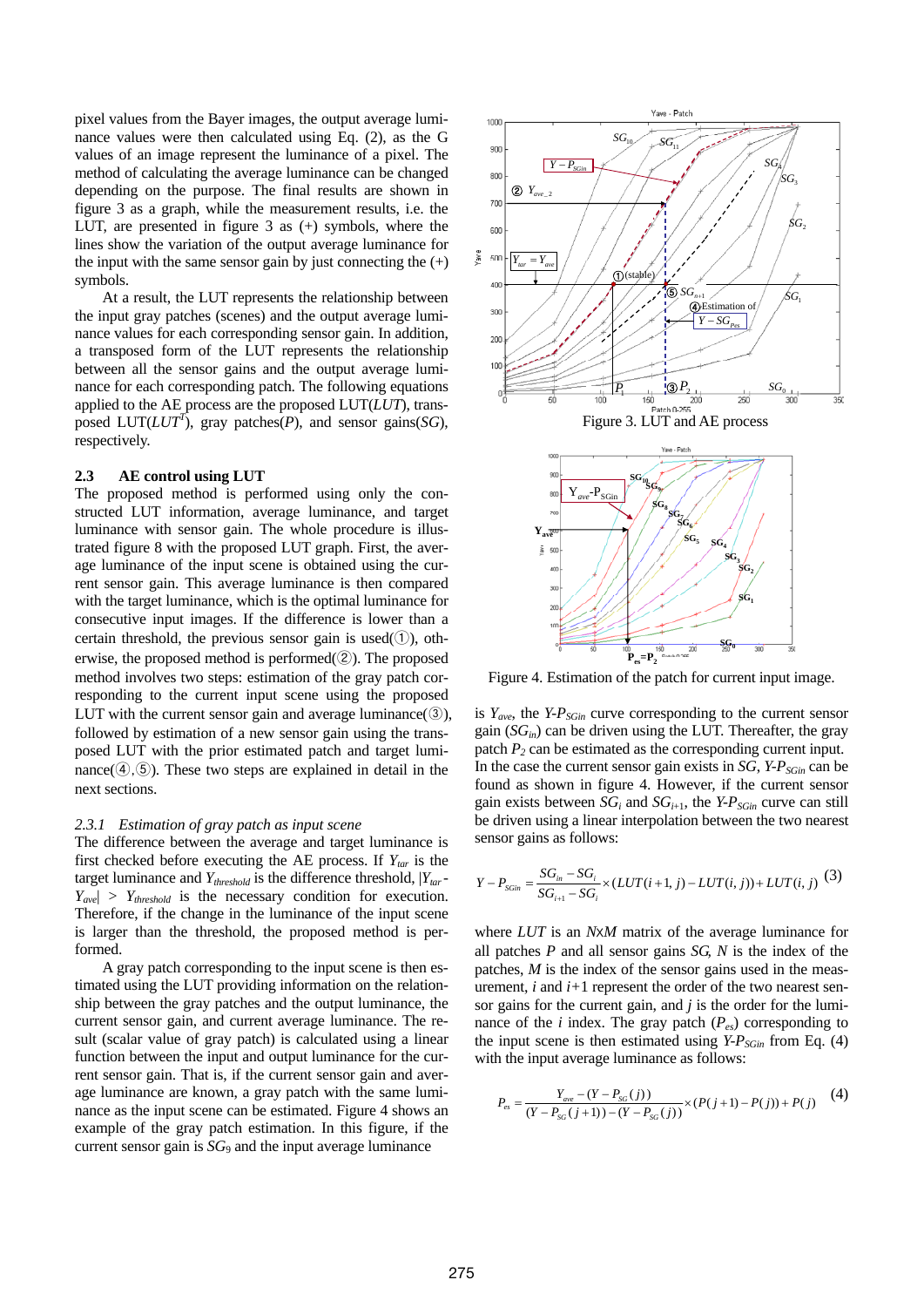

Figure 5. Estimation of final sensor gain.

#### *2.3.2 Estimation of new sensor gain*

The next procedure involves estimating the new sensor gain to enable the luminance of the next frame image to be close to the target luminance. This procedure requires information from a transposed LUT that represents the relationship between all the sensor gains and the output average luminance for all the patches. Therefore, similar to the gray patch estimation, if the estimated gray patch and target luminance are known, the new sensor gain can be estimated using a transposed LUT. Figure 5 shows this procedure in connection with the example given in figure 4. Using the estimated  $P_{eg}$  $(=P_2)$ , the *Y-SG<sub>Pes</sub>* curve can be driven as follows.

$$
Y - SG_{\text{Pes}} = \frac{P_{\text{es}} - P_i}{P_{i+1} - P_i} \times (LUT^T(j, i+1) - LUT^T(j, i)) + LUT^T(j, i)
$$
 (5)

where *i* and  $i+1$  are the nearest orders for  $P_{es}$ , and *j* is the order for the luminance of  $i$  index. As a result,  $Y-SG_{\text{Pes}}$  is found for  $P_2$ , as shown in figure 10.

Finally, the new sensor gain(*SGes*) can be estimated using the target luminance  $Y_{tar}$  as follows:

$$
SG_{es} = \frac{Y_{tar} - (Y_{es} - SG_{Pes}(i))}{(Y_{es} - SG_{Pes}(i+1)) - (Y_{es} - SG_{Pes}(i))}
$$
\n
$$
\times (SG(j+1) - SG(j)) + SG(j)
$$
\n(6)

As a result, applying the estimated sensor gain to the CMOS sensor allows the luminance of the next input to be close to the target luminance.

The whole procedure is performed using linear calculations, as the coarse capability of a mobile phone camera does not calculate minus, float, exponent, and log numbers including function operation. Thus, some errors are unavoidable.

# **2.4 Application**

## *2.4.1 Real-time performance*

The proposed method was applied to a Samsung mobile phone camera. The proposed procedure was coded using fixed point coding and only real numbers, plus the procedures were simplified, as shown in Figure 11. First, the 4 nearest points (4 magenta circles) to the current sensor gain and input average luminance were found, and the *Y-P<sub>SGin</sub>* curve was then driven based on a linear interpolation and us-



Figure 6. Real time execution of the proposed method.



Figure 7. Performance of the proposed AE on saturated area.

ed to estimate the gray patch(*Pes*) according to the current sensor gain( $SG<sub>in</sub>$ ). After finding  $P<sub>es</sub>$ , the 4 nearest points (4 cyan circles) to  $P_{es}$  and the target luminance( $Y_{tar}$ ) were found, and the *Y-SG<sub>Pes</sub>* curve then driven and used to estimate the new sensor gain(*SGes*) according to *Ytar*. As a result, the proposed procedure eliminated more than 10 multiplications.

#### *2.4.2 Performance in saturated area*

Usually, the output of the average luminance including saturated areas, such as a fluorescent lamp or the sun, does not follow the response for the sensor gains. This then causes continuous flickers or lots of iterations with a simple AE control algorithm. With the proposed algorithm, the estimation of a new sensor gain will not work for the first procedure with the input image including only half of the saturated areas. However, this problem can be solved using an iteration process of the proposed method. Figure 7 introduces the solution based on performing the proposed method two times. Almost all cases need no more than two iterations, and there are no flickers during the iteration process

#### **3. EXPERIMENTAL RESULTS**

One of the advantages of the proposed algorithm is that the target luminance can be chosen freely without any limitation. The proposed method can also be applied to any type of camera, that is, it is device independent, as only the input and output luminance relationship is used for the sensor gains.